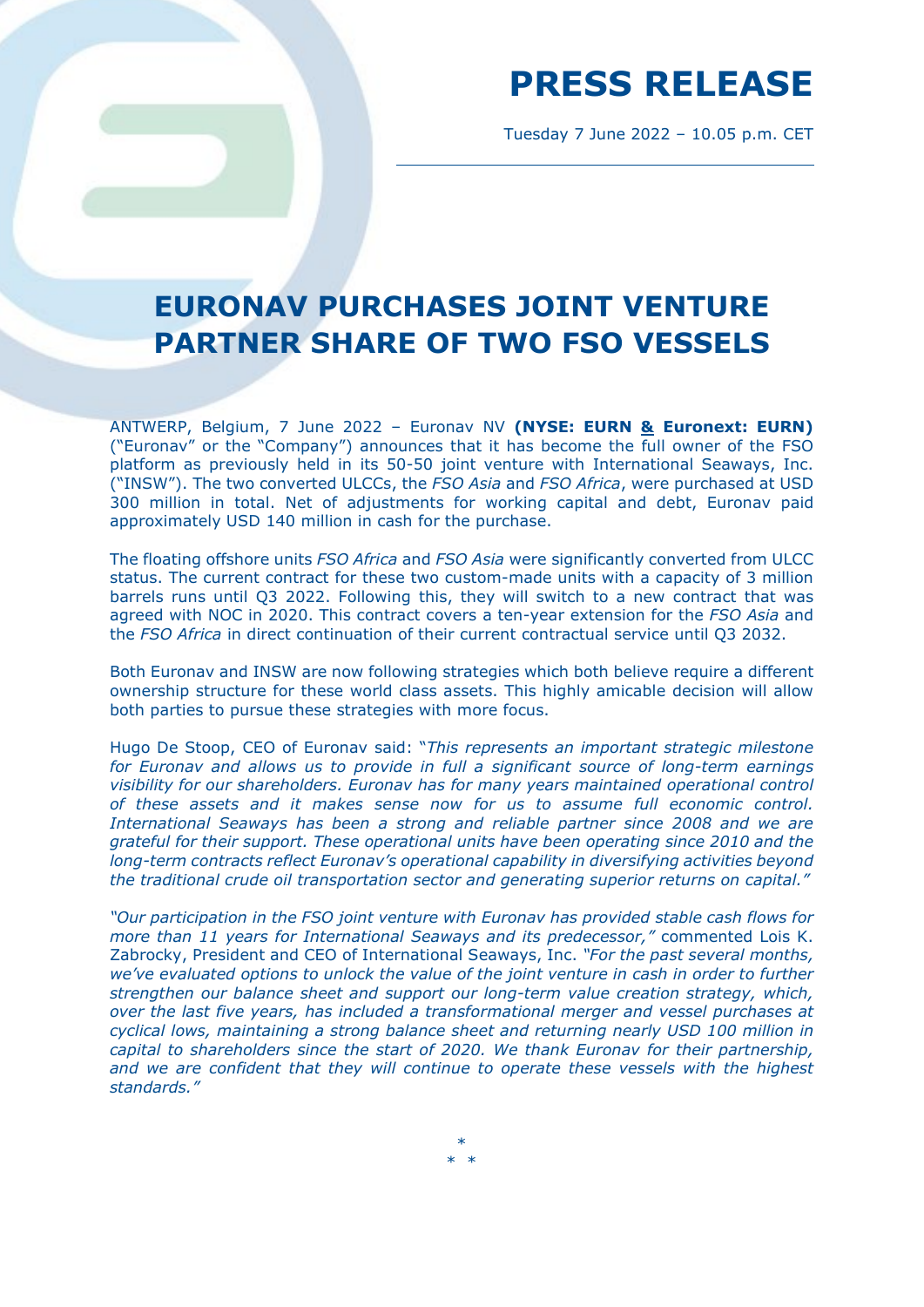## **PRESS RELEASE**

Tuesday 7 June 2022 – 10.05 p.m. CET

Contact: Brian Gallagher – Head of IR Communications & Management Board member **Tel: +44 20 78 70 04 36 Email: [IR@euronav.com](mailto:IR@euronav.com)**

#### **Second Quarter 2022 Earnings: 4 August 2022**

**About Euronav**

Euronav is an independent tanker company engaged in the ocean transportation and storage of crude oil. The Company is headquartered in Antwerp, Belgium, and has offices throughout Europe and Asia. Euronav is listed on Euronext Brussels and on the NYSE under the symbol EURN. Euronav employs its fleet both on the spot and period market. VLCCs on the spot market are traded in the Tankers International pool of which Euronav is one of the major partners. Euronav's owned and operated fleet consists of 2 V-Plus vessels, 40 VLCCs (with further three to be delivered), 26 Suezmaxes (of which two vessels are time chartered in and three vessels to be delivered) and 2 FSO vessels.

### **Forward-Looking Statements**

Matters discussed in this press release may constitute forward-looking statements. The Private Securities Litigation Reform Act of 1995 provides safe harbour protections for forward-looking statements in order to encourage companies to provide prospective information about their business. Forward-looking statements include statements concerning plans, objectives, goals, strategies, future events or performance, and underlying assumptions and other statements, which are other than statements of historical facts. The Company desires to take advantage of the safe harbour provisions of the Private Securities Litigation Reform Act of 1995 and is including this cautionary statement in connection with this safe harbour legislation. The words "believe", "anticipate", "intends", "estimate", "forecast", "project", "plan", "potential", "may", "should", "expect", "pending" and similar expressions identify forward-looking statements.

The forward-looking statements in this press release are based upon various assumptions, many of which are based, in turn, upon further assumptions, including without limitation, our management's examination of historical operating trends, data contained in our records and other data available from third parties. Although we believe that these assumptions were reasonable when made, because these assumptions are inherently subject to significant uncertainties and contingencies which are difficult or impossible to predict and are beyond our control, we cannot assure you that we will achieve or accomplish these expectations, beliefs or projections.

In addition to these important factors, other important factors that, in our view, could cause actual results to differ materially from those discussed in the forward-looking statements include the failure of counterparties to fully perform their contracts with us, the strength of world economies and currencies, general market conditions, including fluctuations in charter rates and vessel values, changes in demand for tanker vessel capacity, changes in our operating expenses, including bunker prices, dry-docking and insurance costs, the market for our vessels, availability of financing and refinancing, charter counterparty performance, ability to obtain financing and comply with covenants in such financing arrangements, changes in governmental rules and regulations or actions